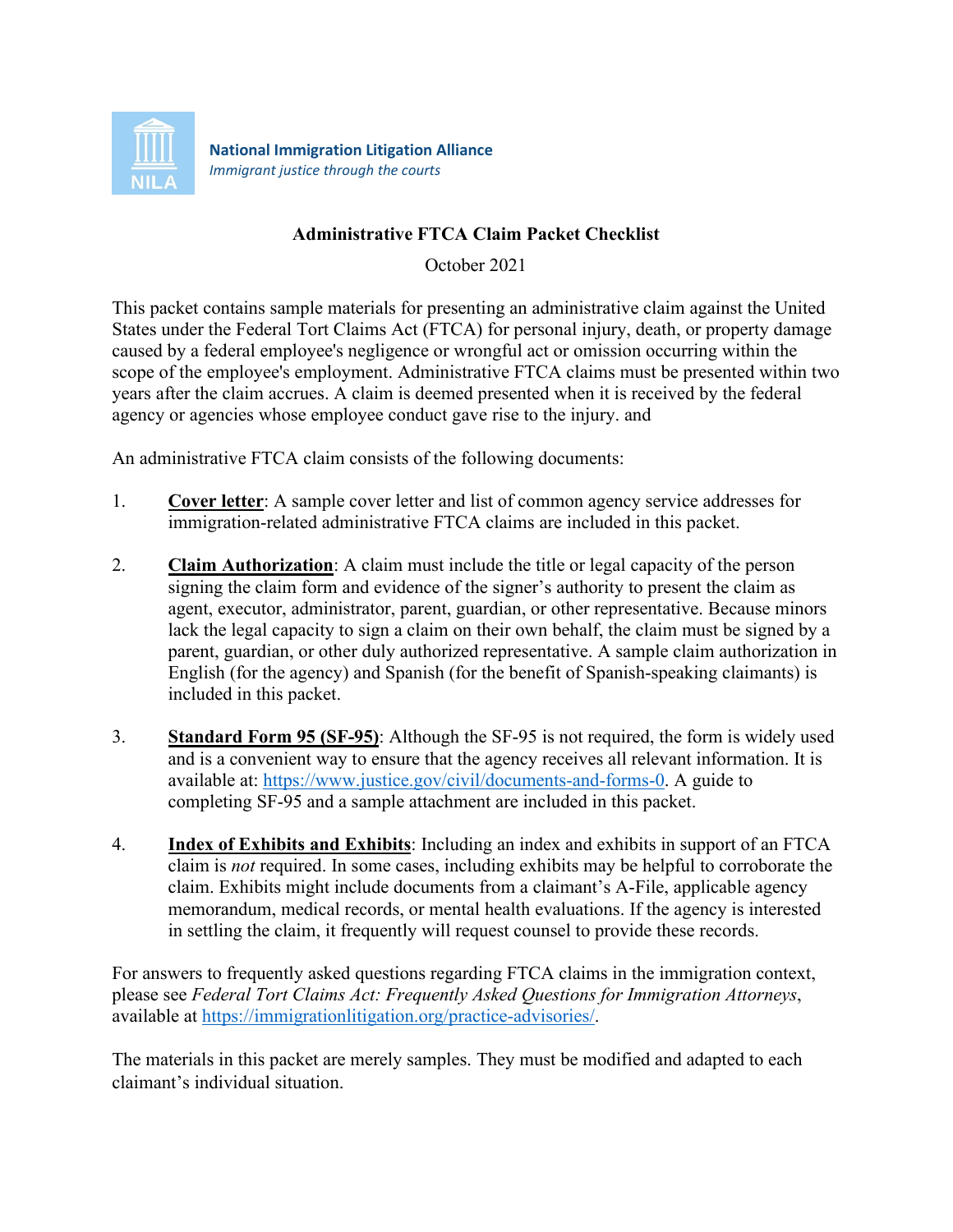### **Sample Cover Letter**

# **[**LETTERHEAD]

### **VIA OVERNIGHT MAIL AND ELECTRONIC MAIL**

# [DATE]

### [NAME, ADDRESS, EMAIL ADDRESS OF EACH AGENCY] *See accompanying list of agency addresses*

- Re: Claim[s] for Damages under the Federal Tort Claims Act [Name of Adult Claimant] If at least one of the claimants is a child, insert *one* of the following:
	- [Name of Parent/Legal Guardian], on behalf of [herself/himself/themselves] *and* [his/her/their] minor [son[s]/daughter[s], [Name[s] of Child/Children]
	- [Name[s] of Child/Children] by [his/her their] [Name of Parent/Legal Guardian]

Dear Counsel:

The [Name of Organization/Law Firm] represents insert one: [Name of Adult Claimant] (Claimant) **/** [Name of Parent/Legal Guardian], on behalf of [herself/himself/themselves] and [his/her/their minor son[s]/daughter[s]], [Name[s] of Child/Children] (Claimants) **/** [Name[s] of Child/Children] by his/her their [Name of Parent/Legal Guardian] (Claimant[s]).

Enclosed please find [an administrative claim] or [administrative claims] under the Federal Tort Claims Act [for each Claimant]. The claim consists of: (1) a Claim Authorization Form; (2) Standard Form 95 [for each Claimant]; (3) Attachment to Standard Form 95 detailing the basis of [the/their] claim[s]; optional: [and (4) Index of Exhibits and Exhibits - in support of the claim[s]].

We are submitting [this/these] claim[s] without the benefit of formal discovery. Claimant[s] reserves the right to amend or supplement [his/her/their] claim[s]. Please provide confirmation of receipt of this filing and contact information for the attorney who will be handling this matter as soon as possible.

Optional: The [identity/identities] of the Claimant[s] is confidential, and we ask that the claim[s] be treated accordingly. If any agency receives a request under the Freedom of Information Act (FOIA) related to the enclosed claim[s], or any other information that would reveal the identity of the Claimant[s], we ask that the agency: (1) notify the undersigned before responding; and (2) redact any information identifying the Claimant[s] pursuant to the FOIA privacy exemption under 5 U.S.C.  $\S$  552(b)(6), or any other law protecting the privacy of the Claimant[s].

Sincerely,

[Attorney Signature] [Attorney Signature Block]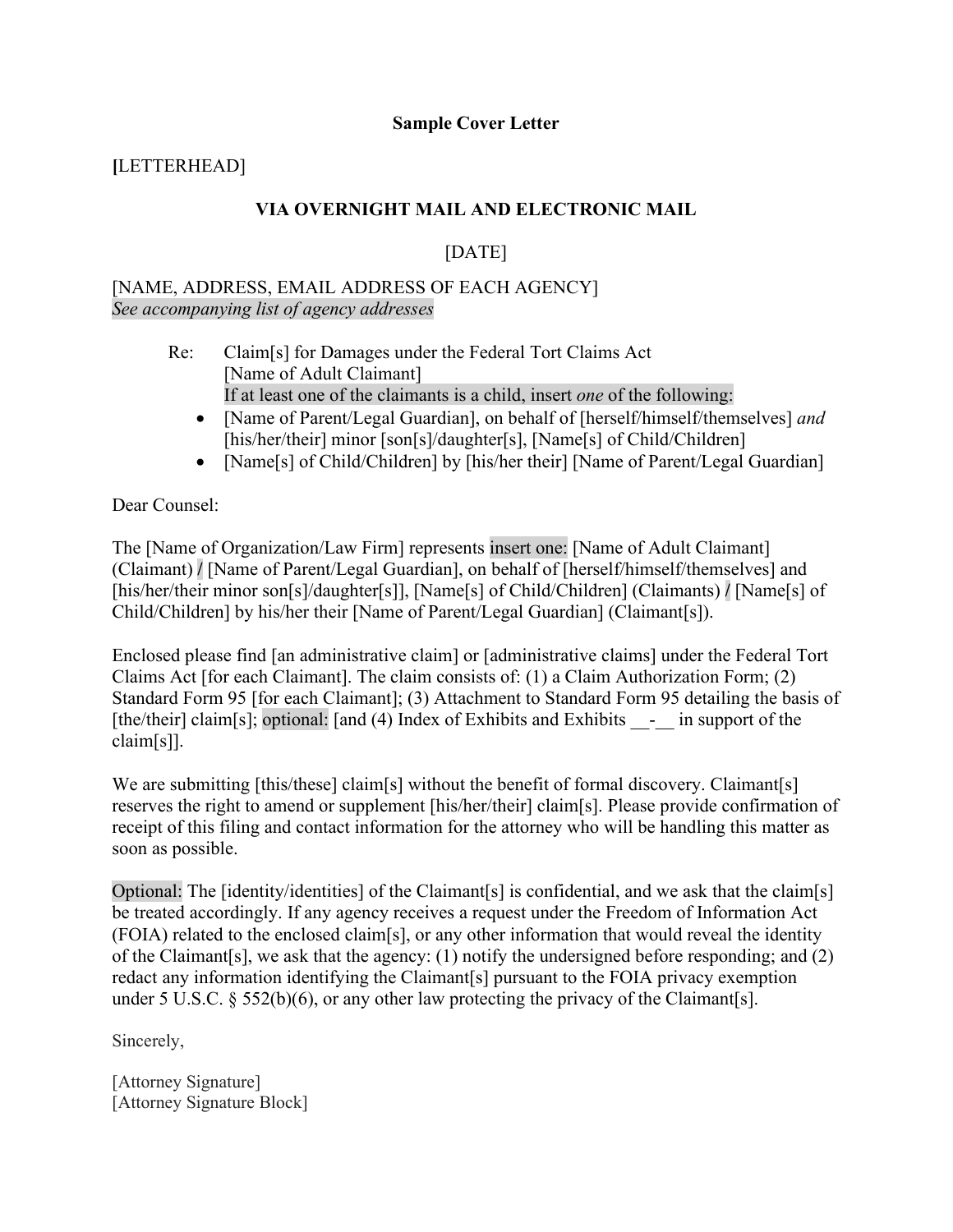# **COMMON AGENCY SERVICE ADDRESSES FOR IMMIGRATION FTCA ADMINISTRATIVE CLAIMS**

| DHS:                                                                                                                                                                  | ICE:                                                                                                                                                                                          |
|-----------------------------------------------------------------------------------------------------------------------------------------------------------------------|-----------------------------------------------------------------------------------------------------------------------------------------------------------------------------------------------|
| Office of the General Counsel<br>U.S. Department of Homeland Security<br>2707 Martin Luther King Jr. Ave, SE<br>Washington, DC 20528-0485<br>$oge(\omega)$ hq.dhs.gov | Office of the Principal Legal Advisor<br>U.S. Immigration and Customs Enforcement<br>500 12th St. SW, Mail Stop 5900<br>Washington, DC 20536-5900<br>OPLAServiceIntake@ice.dhs.gov            |
| <b>CBP:</b>                                                                                                                                                           | HHS:                                                                                                                                                                                          |
| Office of Chief Counsel<br>U.S. Customs and Border Protection<br>1300 Pennsylvania Avenue, Suite 4.4–B<br>Washington, DC 20229<br>CBP-Service-Intake@cbp.dhs.gov      | U.S. Department of Health and Human Services<br>Office of General Counsel<br>200 Independence Avenue, SW<br>Washington, DC 20201                                                              |
| ORR:                                                                                                                                                                  | <b>USCIS:</b>                                                                                                                                                                                 |
| Office of Refugee Resettlement<br><b>Administration for Child and Families</b><br>Mary E. Switzer Building, 330 C St. SW<br>Room 5123<br>Washington, DC 20201         | U.S. Citizenship & Immigration Services<br>Office of the Chief Counsel<br>5900 Capital Gateway Drive<br>Mail Stop 2120<br>Camp Springs, MD 20588-0009<br>uscis.serviceofprocess@uscis.dhs.gov |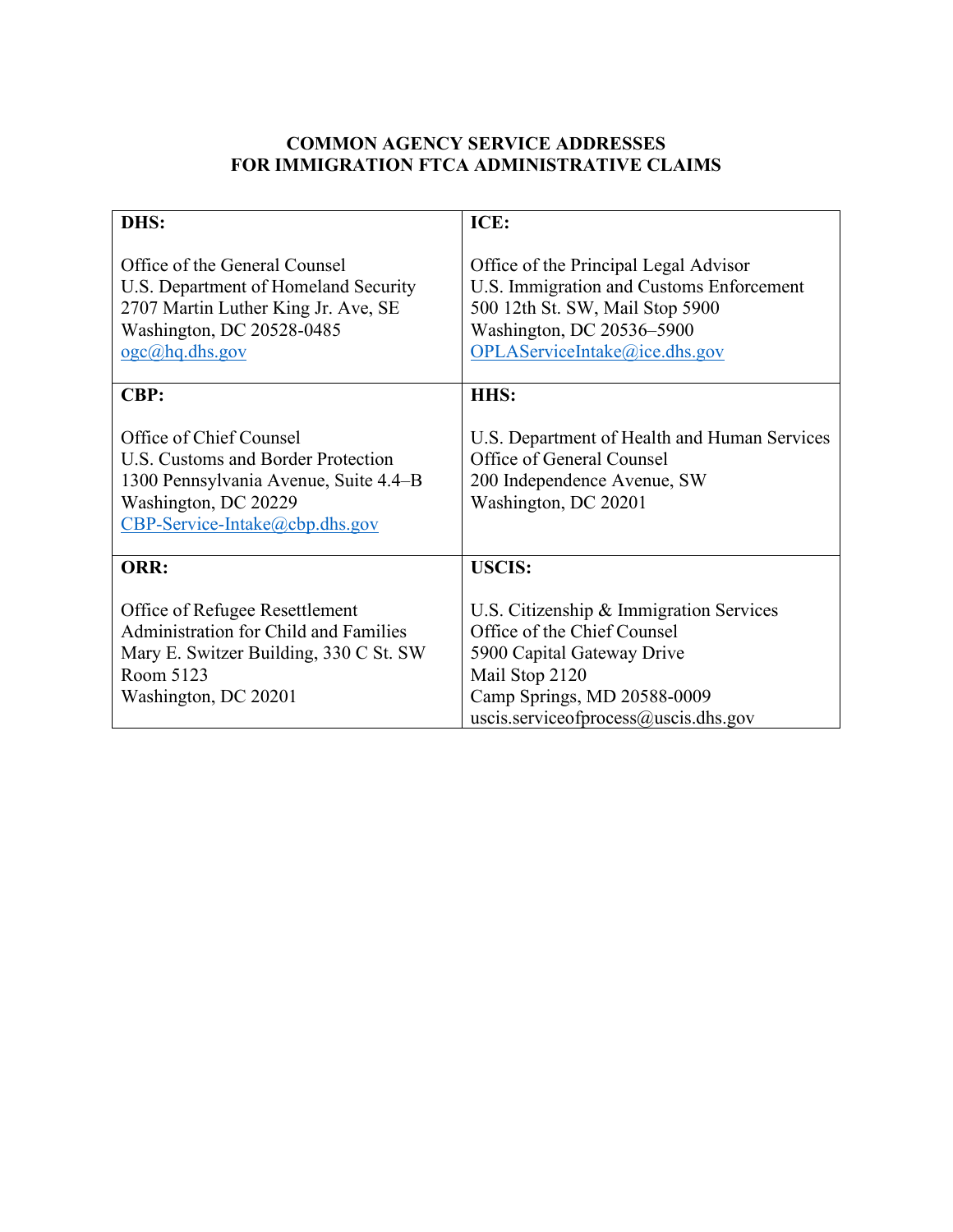#### CLAIM AUTHORIZATION

I, [name of claimant], authorize [name of attorney/s and associated organization/law firm] to submit a claim under the Federal Tort Claims Act on my behalf [and behalf of my minor son/daughter, name of child] to the [name of federal government agency/agencies: e.g., Department of Homeland Security, including U.S. Immigration and Customs Enforcement and U.S. Customs and Border Protection], and any other government agency, requesting compensation for the unlawful actions of their agents or employees against me [and my son/daughter] on or approximately on [date].

Date [Name of Claimant]

# AUTORIZACIÓN DE DEMANDA

 $\mathcal{L}_\mathcal{L}$  , and the contribution of the contribution of  $\mathcal{L}_\mathcal{L}$  , and the contribution of  $\mathcal{L}_\mathcal{L}$ 

Yo, [name of claimant], autorizo a [name of attorney/s and associated organization/law firm] a interponer una demanda bajo el Federal Tort Claims Act de mi parte [ya la parte de mi menor hijo/hija, name of child] a [name of federal government agency/agencies: e.g., Department of Homeland Security, incluyendo a la U.S. Immigration and Customs Enforcement y a la U.S. Customs and Border Protection], y todo otra agencia gubernamental, pidiendo recompensa monetaria por los actos ilícitos de sus agentes o empleados contra mí [y mi hija/hijo] en o aproximadamente en la fecha [fecha].

 $\mathcal{L}_\mathcal{L}$  , and the contribution of the contribution of  $\mathcal{L}_\mathcal{L}$  , and the contribution of  $\mathcal{L}_\mathcal{L}$ 

Fecha [Name of Claimant]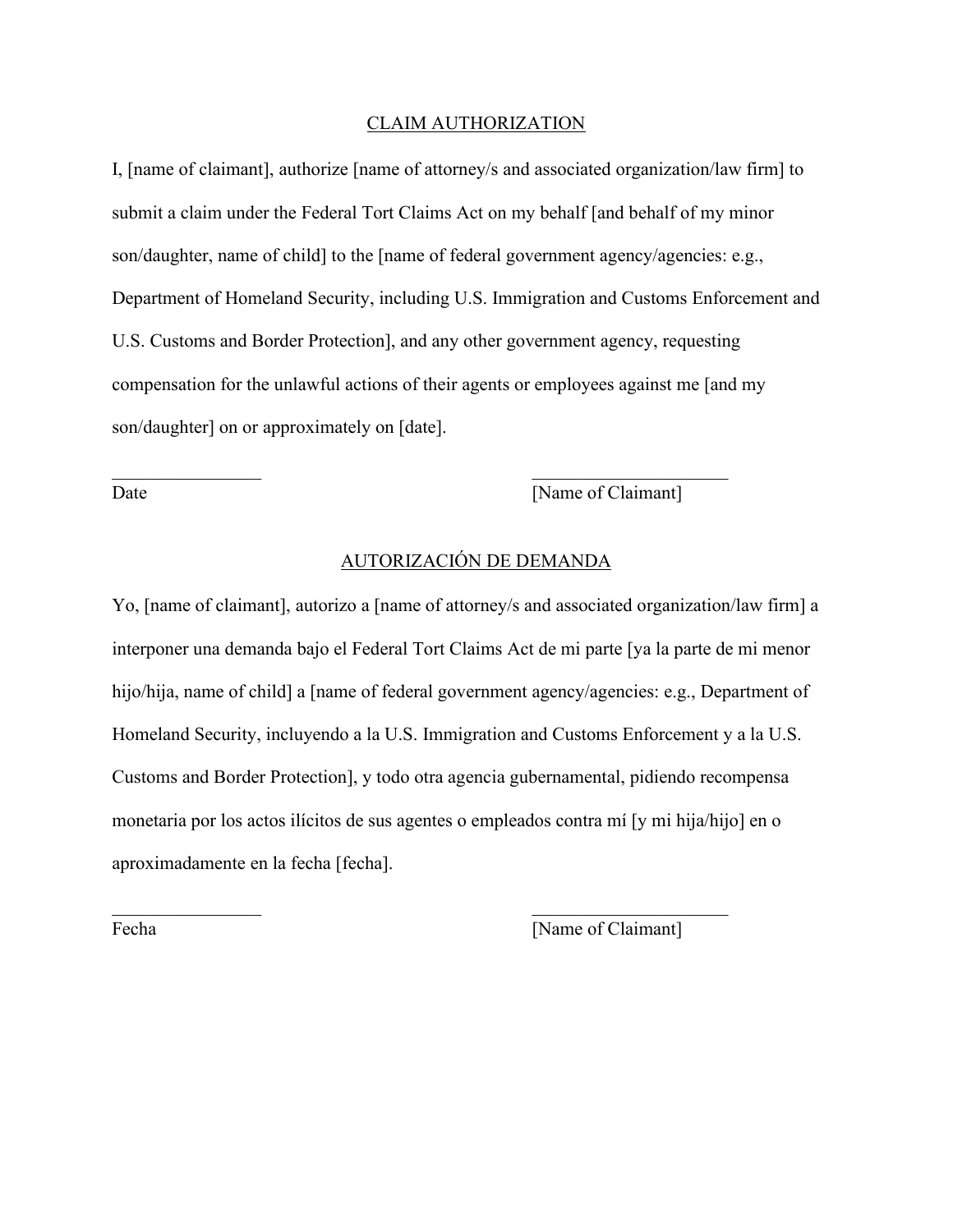# **Standard Form-95 Guide**

### **The form is available at:<https://www.justice.gov/civil/documents-and-forms-0> Each claimant must submit a separate Form SF-95**

| <b>Box 1:</b>  | Write the name[s] of the U.S. federal agency/agencies involved.                                                                                                                                                                                                                                                                                                                                                                                                           |
|----------------|---------------------------------------------------------------------------------------------------------------------------------------------------------------------------------------------------------------------------------------------------------------------------------------------------------------------------------------------------------------------------------------------------------------------------------------------------------------------------|
| <b>Box 2:</b>  | Either write both the claimant's name and address and attorney's name and<br>address or write the claimant's name c/o attorney's name and address. If using<br>the latter option $(c/o)$ , the claim must include a claim authorization form.                                                                                                                                                                                                                             |
| <b>Box 3:</b>  | Tick the civilian box (assuming claimant has not been employed by the military).                                                                                                                                                                                                                                                                                                                                                                                          |
| <b>Box 4:</b>  | Write claimant's date of birth.                                                                                                                                                                                                                                                                                                                                                                                                                                           |
| <b>Box 5:</b>  | Write claimant's marital status (single, married, divorced, or widowed).                                                                                                                                                                                                                                                                                                                                                                                                  |
| <b>Box 6:</b>  | If the exact date and day of the tortious conduct is known, include it. If not, write<br>"See attachment" and explain in the attachment when the conduct occurred (e.g.,<br>"on or about" a certain date).                                                                                                                                                                                                                                                                |
| <b>Box 7:</b>  | If the exact time of the tortious conduct is known, include it. If not, write "See<br>attachment" and state in the attachment when the conduct occurred (e.g., "at<br>approximately $\_\_$ :00am/pm," "in the morning/in the afternoon/in the evening/at<br>$night.$ ").                                                                                                                                                                                                  |
| <b>Box 8:</b>  | The description of the claim may not fit within the space provided. If it does not<br>fit, write "See attached" and include in the attachment a narrative of the tortious<br>conduct by U.S. federal employees. If it does fit, describe it on the form.                                                                                                                                                                                                                  |
| <b>Box 9:</b>  | Most immigration FTCA claims do not involve property damage. If property<br>damage is not involved, write "Not applicable." If it is involved, describe it on<br>the form.                                                                                                                                                                                                                                                                                                |
| <b>Box 10:</b> | The description of the claimant's injury/death may not fit within the space<br>provided. In that case, write "See attached" and include in the attachment a<br>narrative of the personal injury or wrongful death caused by the tortious conduct<br>by U.S. federal employees. Personal injury includes physical harm as well as<br>emotional distress such as stress, anxiety, depression, post-traumatic stress<br>disorder, etc. If it does fit, state it on the form. |
| <b>Box 11:</b> | Witness information may not fit within the space provided. In that case, write<br>"See attachment" and include in the attachment the names and, if known,<br>addresses for all witnesses to the claim, including, for example, U.S. government<br>employees, medical providers, family members, friends, or others who witnessed<br>the events giving rise to the claim. If it does fit, include it on the form. Because                                                  |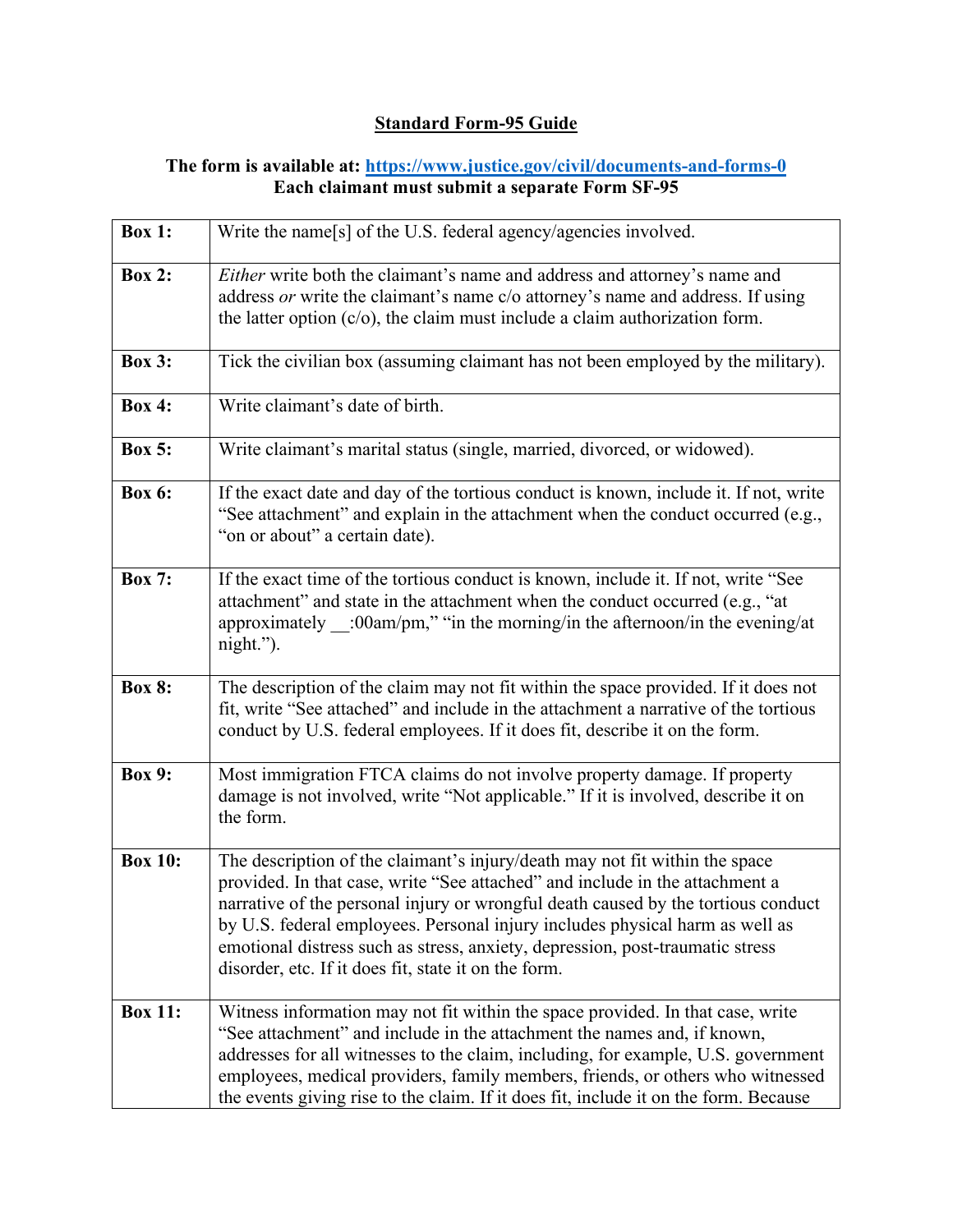|                            | all witnesses may not be known, include "This is not intended to be an exhaustive<br>list of possible witnesses."                                                                                                                                                                                                                                                                    |
|----------------------------|--------------------------------------------------------------------------------------------------------------------------------------------------------------------------------------------------------------------------------------------------------------------------------------------------------------------------------------------------------------------------------------|
| <b>Box 12:</b>             | In each of the spaces provided, write the maximum amount of money claimed<br>for: property damage; personal injury, and/or wrongful death, and calculate the<br>total amount of damages. Except in extremely rare circumstances, the total<br>amount listed in box 12.d. will be the maximum recoverable amount. For that<br>reason, do not undervalue the claimed amount.           |
| <b>Boxes 13</b><br>and 14: | If the claim does not include a claim authorization form, the claimant must sign<br>the form. If the claim includes a signed claim authorization form, counsel can<br>sign, list their phone number, and date the form in lieu of the claimant. It is also<br>advisable to include the language related to Box 13.b. in the Sample FTCA<br>Standard Form SF-95 - Attachment (below). |
| <b>Box 15:</b>             | In the immigration context, most FTCA claimants do not carry accident<br>insurance. Answer yes or no to whether the claimant carries accident insurance<br>and, if yes, provide the insurance carrier's contact information.                                                                                                                                                         |
| <b>Box 16:</b>             | If the claimant answered no in Box 15, write "Not applicable." If the claimant<br>answered yes in Box 15, answer yes or no to whether the claimant has filed a<br>claim with the insurance carrier and, if so, whether it was for full coverage or<br>deductible.                                                                                                                    |
| <b>Box 17:</b>             | If the claimant answered yes to Box 16 and the claim has a deductible, write the<br>amount of the deductible. Otherwise, write "Not applicable."                                                                                                                                                                                                                                     |
| <b>Box 18:</b>             | If the claimant has filed a claim with an insurance carrier, indicate what action<br>the insurer proposes as requested. Otherwise, write "Not applicable."                                                                                                                                                                                                                           |
| <b>Box 19:</b>             | In the immigration context, most FTCA claimants do not carry public liability<br>and property damage insurance. Answer yes or no to whether the claimant carries<br>such insurance and, if yes, provide the insurance carrier's contact information.                                                                                                                                 |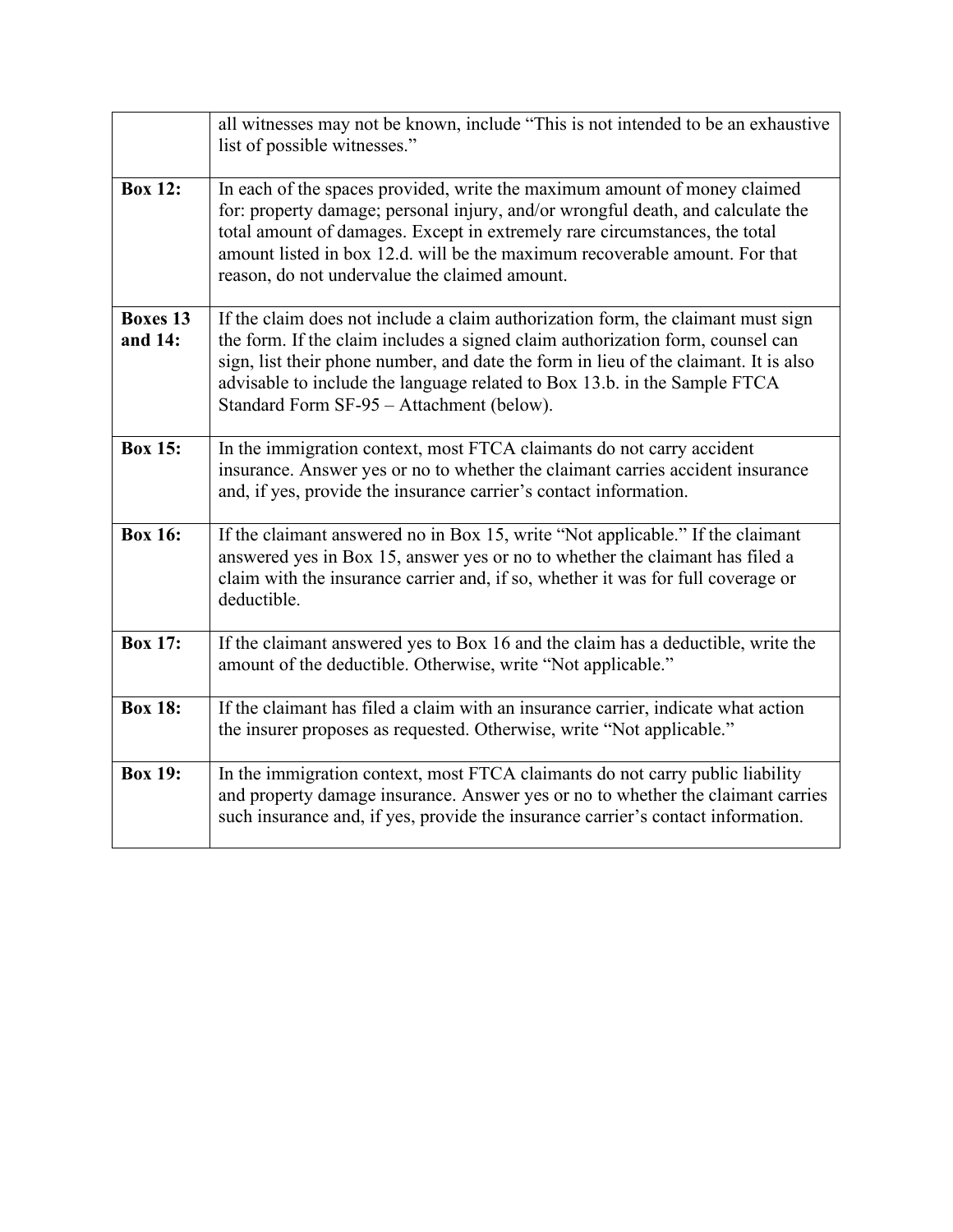### **Sample Attachment to SF-95**

*Sample header*  FTCA Standard Form 95 – Attachment Claimant: [name of claimant] Page [#]

### **6. Date and Day of Accident**

[Agency] unlawfully [agency action] [name of claimant] on or about [date/s].

### **7. Time of Incident**

[Agency's] unlawful [agency action] took place in the evening of [date] and continued until the early morning of [date].

### **8. Basis of Claim**

For sample descriptions, please contact the National Immigration Litigation Alliance.

### **10. Personal Injury/Wrongful Death**

As a result of [agency's] tortious conduct described above in Section 8 and incorporated here, [name of claimant] suffered [severe] emotional and mental distress, including, but not limited to, [describe, e.g., anxiety, stress, continued and exacerbated post-traumatic stress disorder (PTSD)].

During the [agency action], [name of claimant] was [describe injury, e.g., physically injured and sustained (describe injury) *or* physically ill with (describe illness)]. As a result, claimant required [describe treatment, e.g., surgery, hospitalization, medication, or other medical care].

Since [date action terminated], [claimant] has continued to experience [describe ongoing physical and mental suffering, e.g., pain, limited mobility, headaches, nightmares, stress, anxiety, panic attacks].

### **11. Witnesses**

Possible witnesses include: [note: the following are simply examples of potential witnesses]

- [name], Officer in Charge, [name and address of detention center]
- [name], [location] Field Office Director, [ICE office address]
- [name], medical provider to [claimant], [address]
- Guards and medical providers at [name of detention center] (names unknown)
- [name of social worker], [organization/address]

This is not intended to be an exhaustive list of possible witnesses.